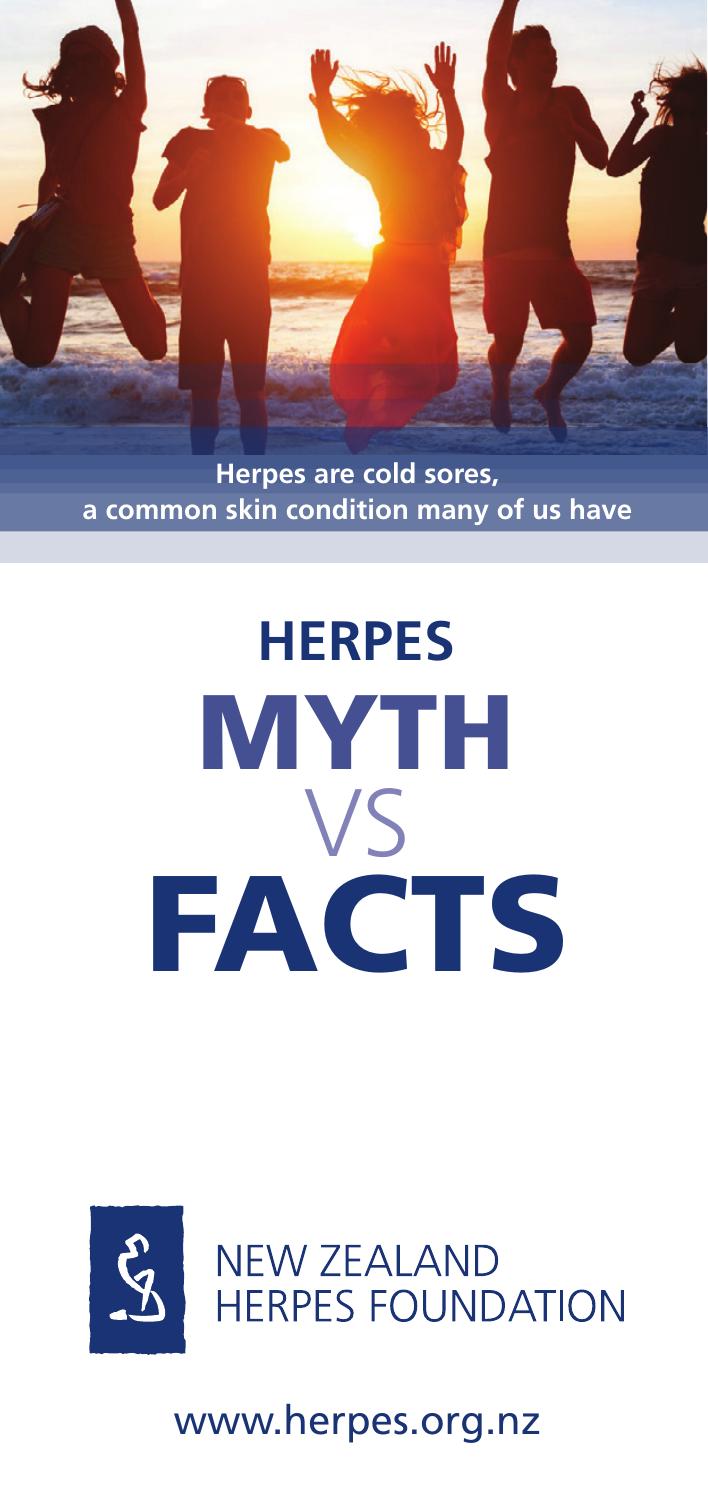**MYTH:** *Only certain sorts of people get herpes.*

FACT: No, **it is very common and anyone who has ever had sex can get genital herpes**. It's not about being clean, dirty, good or bad – it's about being normal and sexually active.

#### **MYTH:** *Herpes isn't that common and I am unlikely to get it.*

**FACT:** Herpes is very common and may be caused by both herpes simplex type 1 and type 2 (HSV-1 or HSV-2). HSV-1 causes "cold sores" on the mouth, and up to 80% of the population has this virus. However, it may also be transmitted to the genitals through oral-genital sex and about 50% of genital herpes is caused by HSV-1. Up to 22% of sexually active adults have genital herpes caused by HSV-2. Most people with herpes will not have symptoms and therefore will not be aware they have it. **75% of people who acquire herpes get it from partners who are unaware they have it.**

#### **MYTH:** *Herpes "cold sores" on the mouth are not the same as genital herpes.*

**FACT:** Cold sores on the mouth or face are caused by HSV-1 and are commonly transmitted to the genitals (causing genital herpes) through oral-to-genital sex. Up to 50% of genital herpes is caused by HSV-1.

#### **MYTH:** *Herpes can only affect the genital area.*

**FACT:** HSV-1 typically affects the mouth area. HSV-2 and HSV-1 affect the genitals, pubic area, buttocks, back of thigh or inner thigh. Herpes can also occur on other parts of the body, although this is less common. On the fingers it is known as herpes whitlow.

**MYTH:** *People always know if they have genital herpes.* FACT: No, **80% of those with genital herpes do not know they have it**, as they may have no or very mild symptoms.

#### **MYTH:** *People with herpes are always infectious.*

**FACT:** A person with herpes is not always infectious but the virus is occasionally shed from the skin when symptoms are not present. Most of the time when you don't have symptoms you are not infectious.

### **MYTH:** *When you have an STI check or a cervical smear, it always checks for herpes.*

FACT: **Routine sexual health (STI screens) checks and cervical smear tests do not screen or test for herpes**. Tests for herpes can only be done if a person has symptoms and a swab is taken directly from the lesion.

**MYTH:** *People with herpes cannot have children.* FACT: **Herpes does not affect fertility in either men or women, and women with genital herpes can have normal**  **pregnancies and vaginal delivery.** Herpes can be passed on to babies, but this is rare. If you are pregnant and you or your partner has herpes, tell your health care professional.

#### **MYTH:** *Herpes causes cervical cancer.*

FACT: **Herpes is not associated with cervical abnormalities or cervical cancer.** These are caused by HPV (human papillomavirus), which is not herpes.

#### **MYTH:** *Herpes is passed through blood.*

**FACT:** Herpes is not present in the blood. People with genital herpes can still donate blood. Genital herpes is only passed through direct skin-to-skin contact, both orally and genitally.

#### **MYTH:** *If you have herpes you should always wear condoms in new long-term monogamous relationships.*

**FACT:** In long-term relationships, most couples choose not to continually use condoms, and understand that getting herpes is just a part of life. (Your partner may already have herpes without being aware of it). Whilst some people may experience troublesome symptoms from time to time, for the majority, herpes is not symptomatic or causes only mild symptoms. Medication is available for those that need it.

#### **MYTH:** *If you have genital herpes you can't have (receive) oral sex.*

**FACT:** Herpes transmission to the mouth is uncommon.

#### **MYTH:** *I can pass herpes to myself from my mouth to my genitals if I accidentally touch myself.*

**FACT:** Once you have herpes at one site, it is rare to then get the same type at another site. This is because your body develops antibodies which prevent this from happening.

#### **MYTH:** *It's risky living in the same house as someone who has genital herpes.*

**FACT:** The herpes simplex virus (HSV) is not spread through sharing communal facilities. When the virus leaves living skin cells, it dies. People with genital or facial herpes are able to use the same showers, toilets, washing machines and swimming pools as anyone else, without the worry of passing on the infection.

# *Winning the war in your mind.*

*The emotional impact of being diagnosed with genital herpes is often much worse than the condition and it doesn't deserve the upset it causes.*